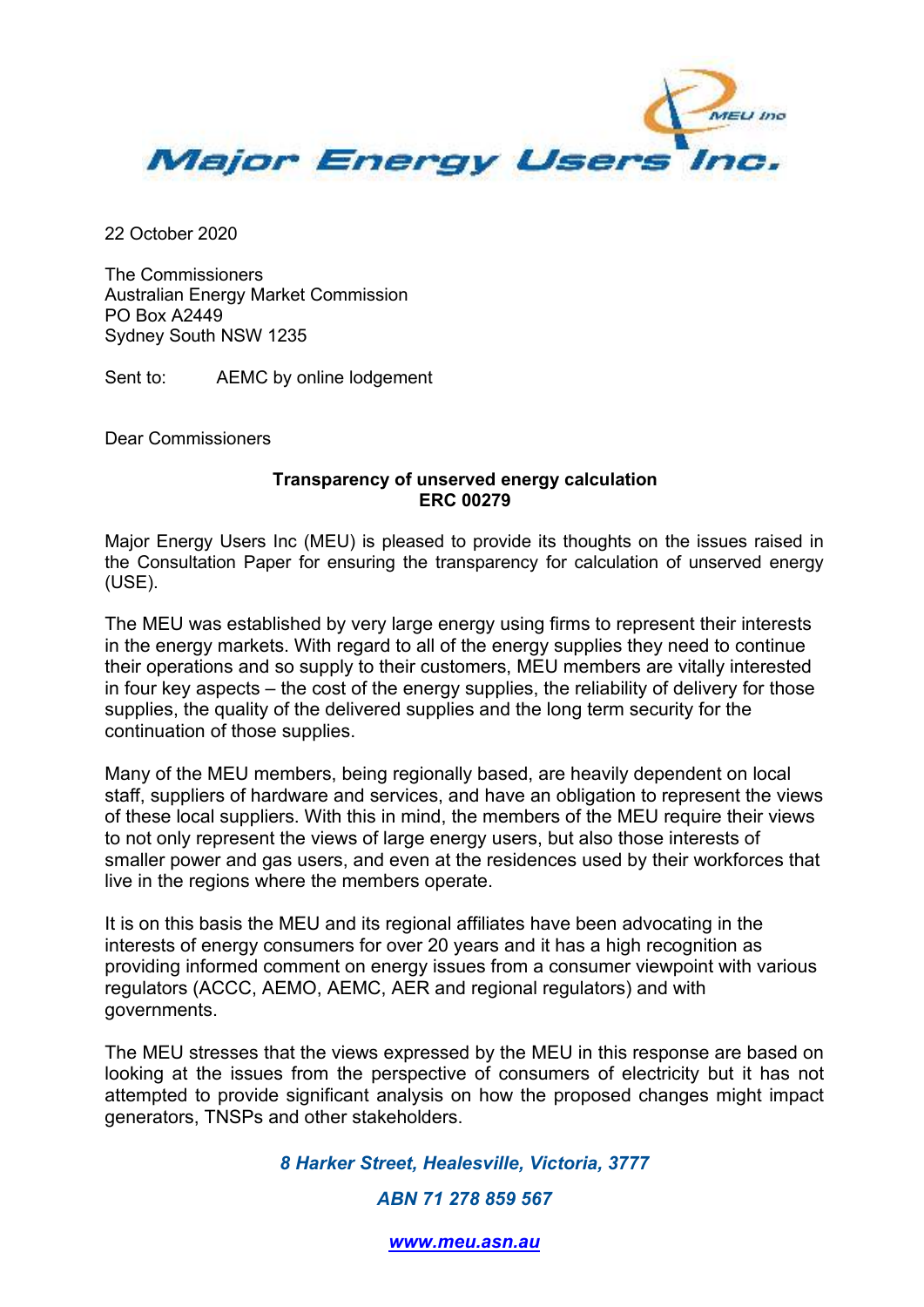Due to the very high level of consultations being carried out over the past few weeks, the MEU has had difficulty in analysing all of the many requests for stakeholder input and so did not have time by 8 October to assess whether this rule change was, indeed, uncontroversial and therefore could proceed under the expedited process. However, on deeper analysis of the proposal, the MEU considers that the rule change is not uncontentious and should be addressed under the full AEMC process and that, as a minimum, the AEMC should release a draft decision which allows stakeholders to assess the thinking of the AEMC on what could have a significant impact on consumers.

Increasingly, the issue of the amount of unserved energy (USE) both in a historical sense and in forecasting is taking on a much greater role in the NEM<sup>1</sup>. In general, the MEU supports the general thrust of the proposed rule change in that the MEU is aware that there needs to be greater clarity on how AEMO calculates USE. With this in mind, we share the views of other stakeholders (including ERM and EUAA) that there needs to be more adjustment to the rules than just the addition of the "principle" proposed to be added by the Reliability Panel.

In particular, the rule change should incorporate the following aspects:

- When assessing USE, only **efficient investment** should be used to define whether the USE could have been avoided by greater investment. The clarity of this sets the definitional requirement as to what constitutes appropriate investment
- There has to be consistency in the way USE is calculated for both actual (historic) USE and for forecast USE. While this might already occur, it should be made clear that this is a process that must be followed.
- There needs to be clarity about where multiple but singular time distant credible contingencies become classified as a multiple credible contingency event(s) that are assumed when calculating USE
- AEMO should be required to report in more detail (perhaps on a dispatch interval basis) on the actual (historic) USE and the issues that surround the incidence of USE events.

In addition, the MEU is concerned that for the following issues there is no clarity on certain aspects on how USE is determined.

 While intra-regional congestion is not allowed for assessment of USE, the MEU can see occasions where intra-regional congestion could impact inter-regional limitations which are included in the calculation of USE. The MEU considers there should not be USE declared in the instance where there is spare capacity (say) in Qld that could have provided through a cascade of supply through NSW to Victoria but was prevented by an intra-regional transmission constraint in NSW and where QNI and VNI otherwise had capacity to provide for the load shedding that occurred or might occur in Victoria.

<sup>1</sup> IN this regard, the introduction of the Retailer Reliability Obligation is probably the most obvious